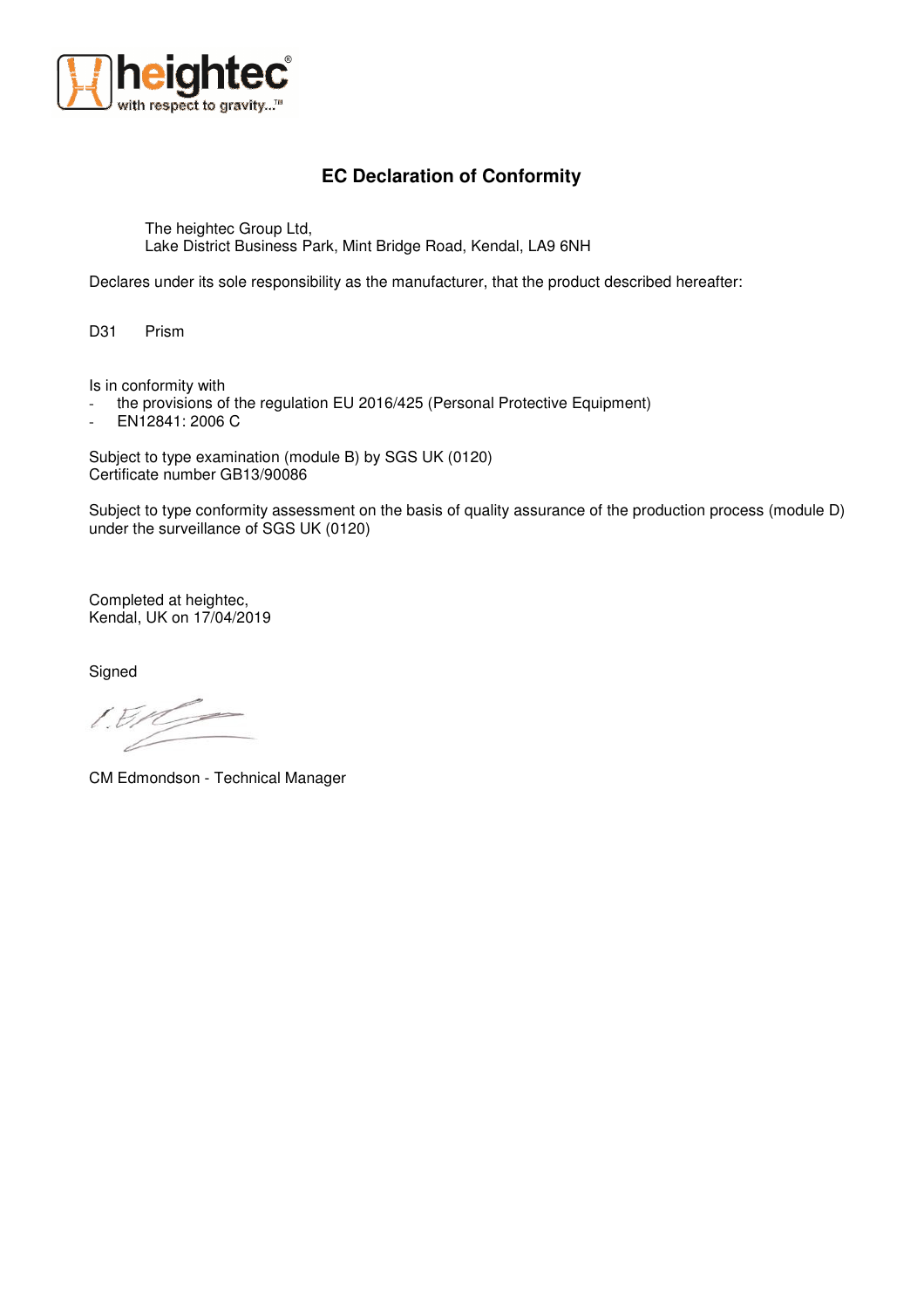

## **EU-Konformitätserklärung**

The heightec Group Ltd, Lake District Business Park, Mint Bridge Road, Kendal, LA9 6NH

Erklärt in alleiniger Verantwortung als Hersteller, dass folgendes Produkt:

D31 Prism

Folgende Vorschriften erfüllt

Verordnung EU 2016/425 (persönliche Schutzausrüstungen)

Angewandte Normen

- EN12841: 2006 C

EU Baumusterprüfung (Modul B) durch benannte Stelle SGS UK (0120) EU-Baumusterprüfbescheinigung GB13/90086

Das Produkt unterliegt dem Konformitätsbewertungsverfahren auf der Grundlage einer Qualitätssicherung bezogen auf den Produktionsprozess (Modul D) unter Aufsicht der benannten Stelle SGS UK (0120)

Ausgestellt durch heightec, Kendal, UK am 17/04/2019

Unterschrift

 $15/12$ 

CM Edmondson – Technischer Manager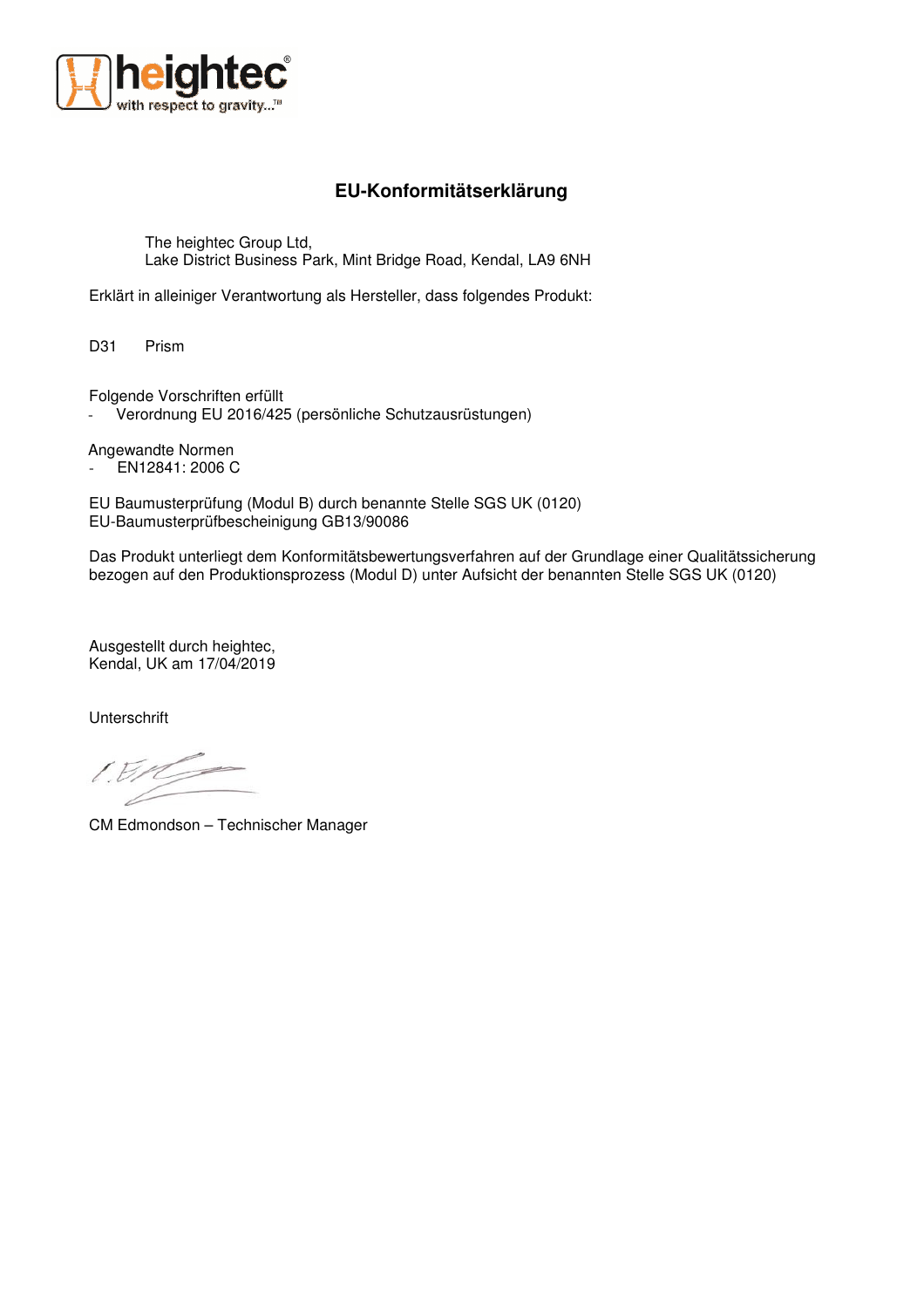

## **Declaração de Conformidade CE**

The heightec Group Ltd, Lake District Business Park, Mint Bridge Road, Kendal, LA9 6NH

Declara sob responsabilidade própria como fabricante, que o produto descrito de seguida:

D31 Prism

Está em conformidade com

- as disposições do regulamento EU 2016/425 (Equipamentos de Proteção Individual)
- EN12841: 2006 C

Sujeito a examinação (módulo B) por SGS UK (0120) Número de Certificação GB13/90086

Sujeito a avaliação de conformidade no âmbito do controlo de qualidade do processo produtivo (módulo D), sob a vigilância do SGS UK (0120).

Completado na heightec, Kendal, UK a 17/04/2019

Assinado

CM Edmondson – Coordenador Técnico